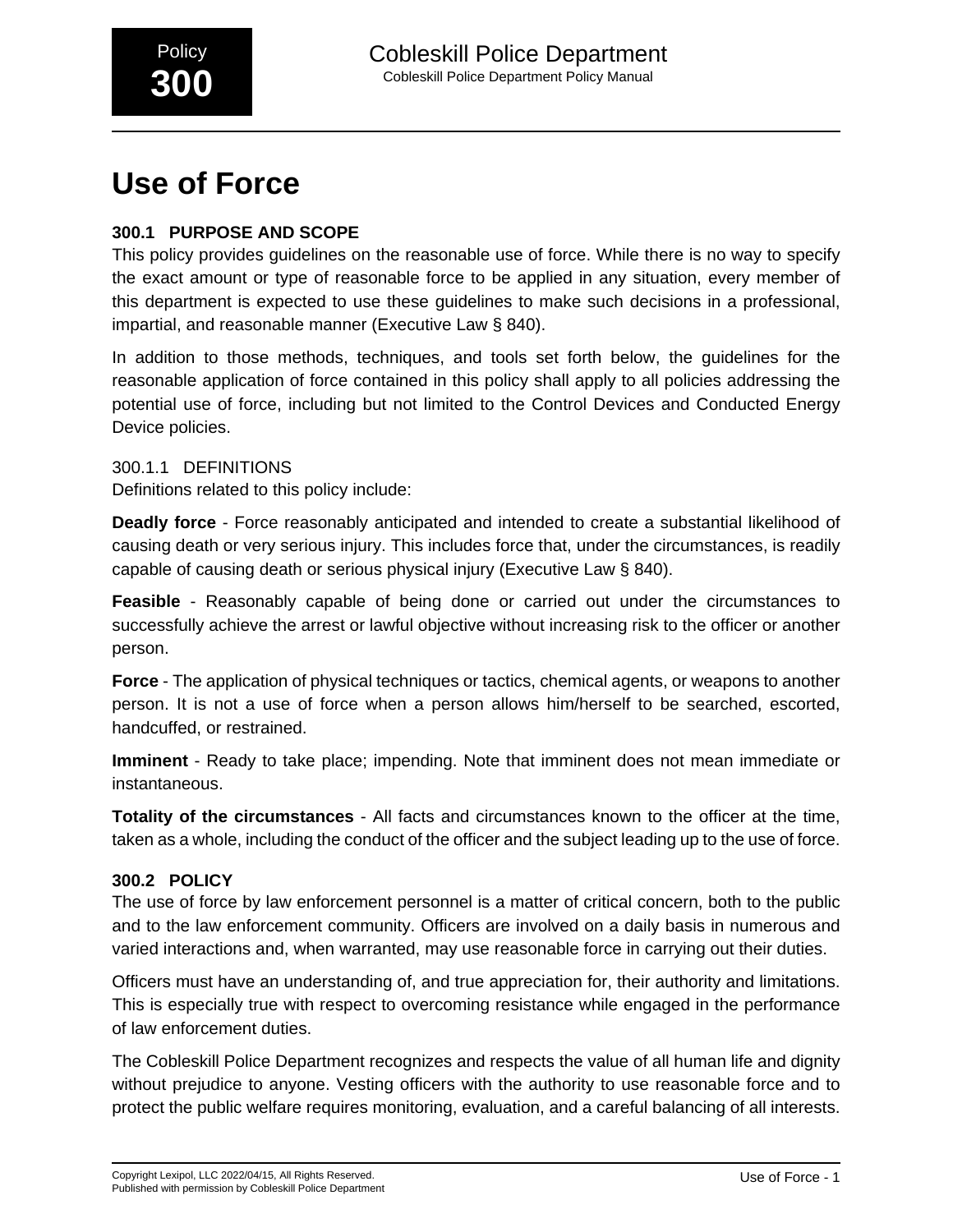## 300.2.1 DUTY TO INTERCEDE AND REPORT

Any officer present and observing another law enforcement officer or a member using force that is clearly beyond that which is objectively reasonable under the circumstances shall, when in a position to do so, intercede to prevent the use of unreasonable force.

Any officer who observes another law enforcement officer or a member use force that is potentially beyond that which is objectively reasonable under the circumstances shall report these observations to a supervisor as soon as feasible.

## 300.2.2 PERSPECTIVE

When observing or reporting force used by a law enforcement officer, each officer should take into account the totality of the circumstances and the possibility that other law enforcement officers may have additional information regarding the threat posed by the subject.

#### **300.3 USE OF FORCE**

Officers shall use only that amount of force that reasonably appears necessary given the facts and circumstances perceived by the officer at the time of the event to accomplish a legitimate law enforcement purpose.

The reasonableness of force will be judged from the perspective of a reasonable officer on the scene at the time of the incident. Any evaluation of reasonableness must allow for the fact that officers are often forced to make split-second decisions about the amount of force that reasonably appears necessary in a particular situation, with limited information and in circumstances that are tense, uncertain and rapidly evolving.

Given that no policy can realistically predict every possible situation an officer might encounter, officers are entrusted to use well-reasoned discretion in determining the appropriate use of force in each incident.

It is also recognized that circumstances may arise in which officers reasonably believe that it would be impractical or ineffective to use any of the tools, weapons or methods provided by this department. Officers may find it more effective or reasonable to improvise their response to rapidly unfolding conditions that they are confronting. In such circumstances, the use of any improvised device or method must nonetheless be reasonable and utilized only to the degree that reasonably appears necessary to accomplish a legitimate law enforcement purpose.

While the ultimate objective of every law enforcement encounter is to avoid or minimize injury, nothing in this policy requires an officer to retreat or be exposed to possible physical injury before applying reasonable force.

## 300.3.1 ALTERNATIVE TACTICS - DE-ESCALATION

When circumstances reasonably permit, officers should use non-violent strategies and techniques to decrease the intensity of a situation, improve decision-making, improve communication, reduce the need for force, and increase voluntary compliance (e.g., summoning additional resources, formulating a plan, attempting verbal persuasion).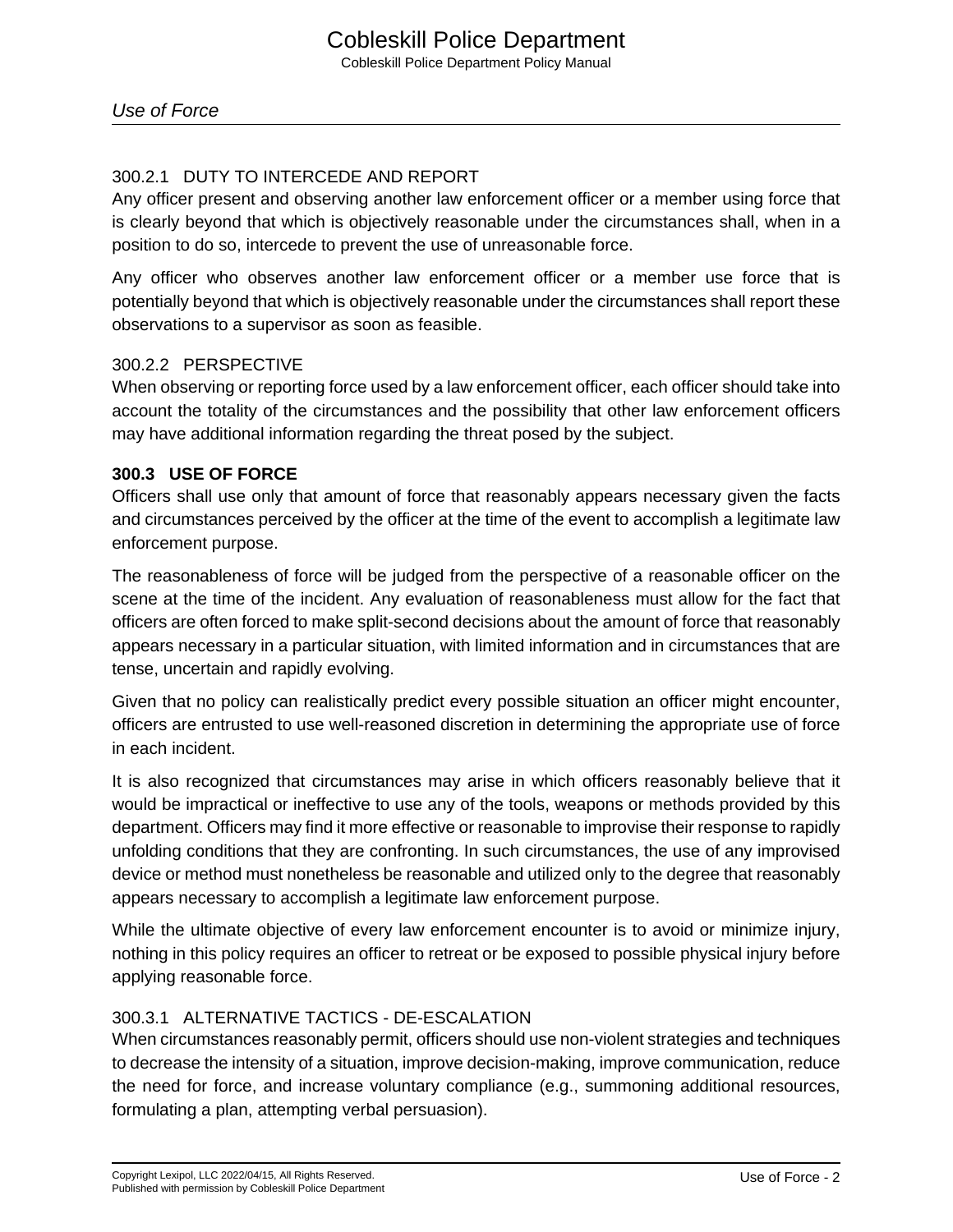## 300.3.2 USE OF FORCE TO EFFECT AN ARREST

A police officer or a peace officer may use reasonable physical force to effect an arrest, prevent escape of a person from custody, or in defense of self or others from imminent physical force (Penal Law § 35.30).

Force shall not be used by an officer to (Executive Law § 840):

- (a) Extract an item from the anus or vagina of a subject without a warrant, except where exigent circumstances are present.
- (b) Coerce a confession from a subject in custody.
- (c) Obtain blood, saliva, urine, or other bodily fluid or cells from an individual for scientific testing in lieu of a court order where required.

#### 300.3.3 FACTORS USED TO DETERMINE THE REASONABLENESS OF FORCE

When determining whether to apply force and evaluating whether an officer has used reasonable force, a number of factors should be taken into consideration, as time and circumstances permit. These factors include but are not limited to:

- (a) Immediacy and severity of the threat to officers or others.
- (b) The conduct of the individual being confronted, as reasonably perceived by the officer at the time.
- (c) Officer/subject factors (e.g., age, size, relative strength, skill level, injuries sustained, level of exhaustion or fatigue, the number of officers available vs. subjects).
- (d) The effects of suspected drug or alcohol use.
- (e) The individual's mental state or capacity.
- (f) The individual's ability to understand and comply with officer commands.
- (g) Proximity of weapons or dangerous improvised devices.
- (h) The degree to which the individual has been effectively restrained and his/her ability to resist despite being restrained.
- (i) The availability of other reasonable and feasible options and their possible effectiveness.
- (j) Seriousness of the suspected offense or reason for contact with the individual.
- (k) Training and experience of the officer.
- (l) Potential for injury to officers, suspects, and others.
- (m) Whether the individual appears to be resisting, attempting to evade arrest by flight, or is attacking the officer.
- (n) The risk and reasonably foreseeable consequences of escape.
- (o) The apparent need for immediate control of the individual or a prompt resolution of the situation.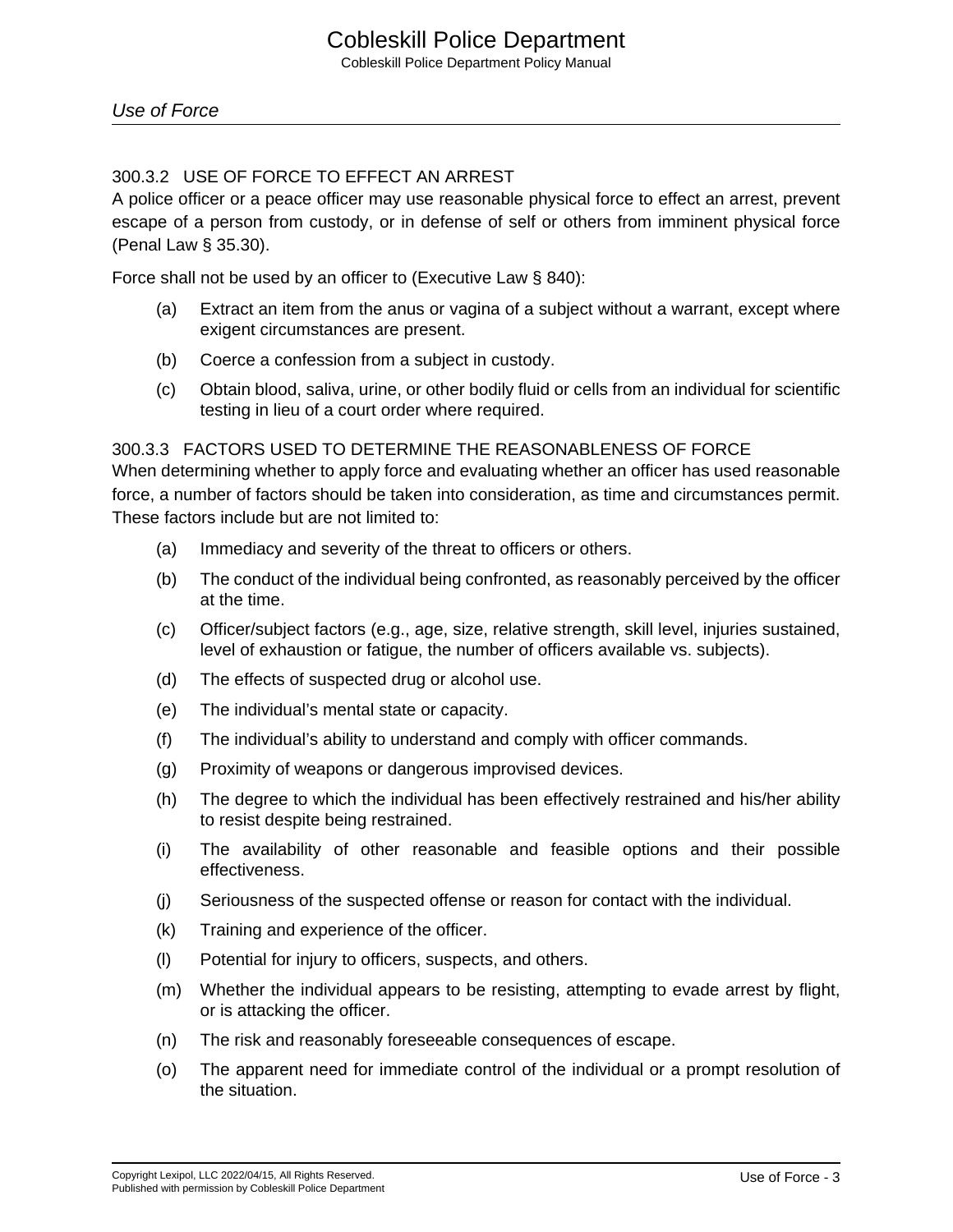- (p) Whether the conduct of the individual being confronted no longer reasonably appears to pose an imminent threat to the officer or others.
- (q) Prior contacts with the individual or awareness of any propensity for violence.
- (r) Any other exigent circumstances.

## 300.3.4 PAIN COMPLIANCE TECHNIQUES

Pain compliance techniques may be effective in controlling a physically or actively resisting individual. Officers may only apply those pain compliance techniques for which they have successfully completed department-approved training. Officers utilizing any pain compliance technique should consider:

- (a) The degree to which the application of the technique may be controlled given the level of resistance.
- (b) Whether the individual can comply with the direction or orders of the officer.
- (c) Whether the individual has been given sufficient opportunity to comply.

The application of any pain compliance technique shall be discontinued once the officer determines that compliance has been achieved.

## 300.3.5 CAROTID CONTROL HOLD

A carotid control hold is a technique designed to control an individual by temporarily restricting blood flow through the application of pressure to the side of the neck and, unlike a chokehold, does not restrict the airway. The proper application of the carotid control hold may be effective in restraining a violent or combative individual. However, due to the potential for injury, the use of the carotid control hold is limited to those circumstances where deadly force is authorized and is subject to the following:

- (a) At all times during the application of the carotid control hold, the response of the individual should be monitored. The carotid control hold should be discontinued when circumstances indicate that the application no longer reasonably appears necessary.
- (b) Any individual who has had the carotid control hold applied, regardless of whether he/ she was rendered unconscious, shall be promptly examined by paramedics or other qualified medical personnel and should be monitored until such examination occurs.
- (c) The officer shall inform any person receiving custody, or any person placed in a position of providing care, that the individual has been subjected to the carotid control hold and whether the individual lost consciousness as a result.
- (d) Any officer attempting or applying the carotid control hold shall promptly notify a supervisor of the use or attempted use of such hold.
- (e) The use or attempted use of the carotid control hold shall be thoroughly documented by the officer in any related reports.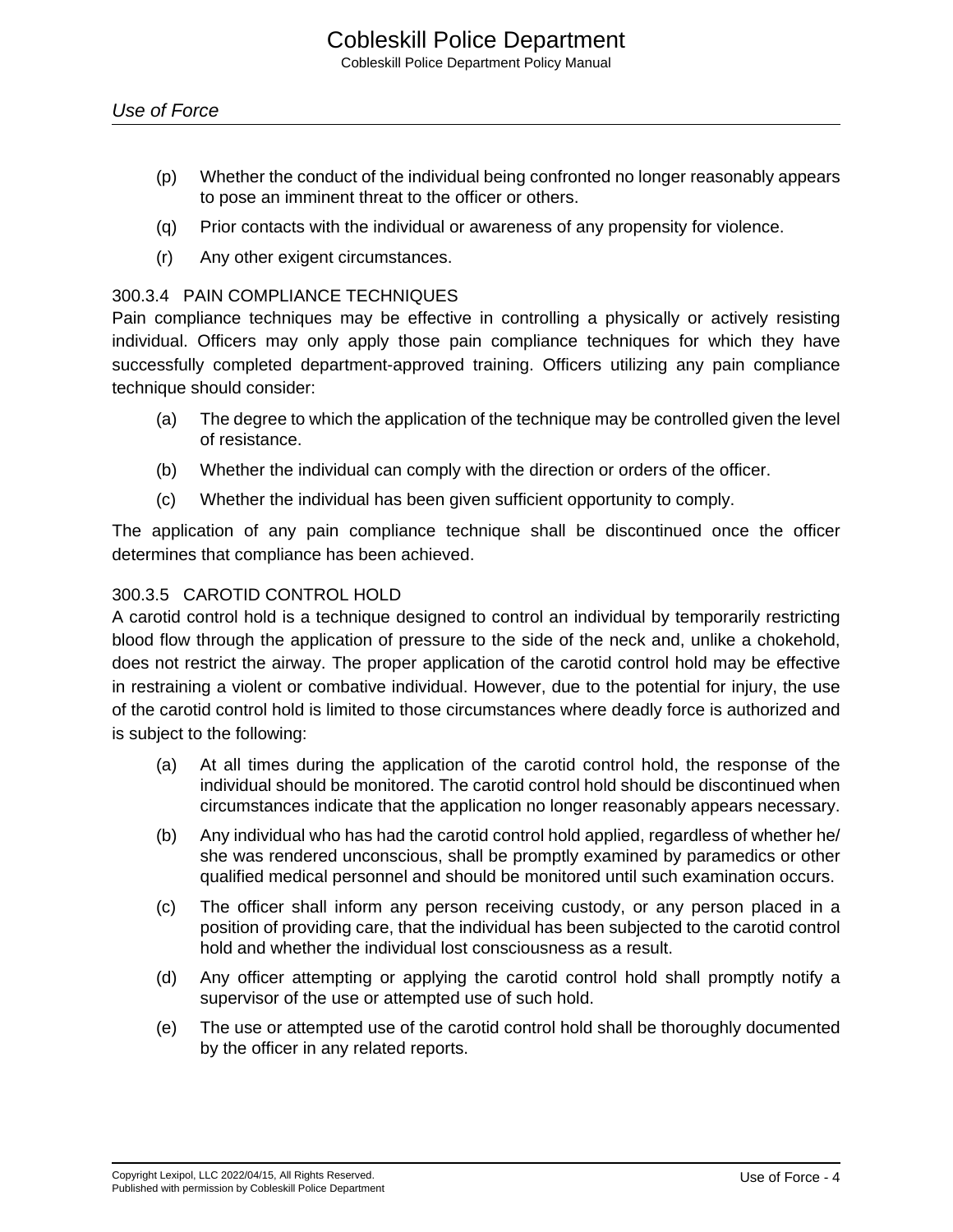# 300.3.6 STATE RESTRICTIONS ON THE USE OF OTHER RESTRAINTS

Any application of pressure to the throat, windpipe, neck, or blocking the mouth or nose of a person in a manner that may hinder breathing or reduce intake of air is prohibited unless deadly physical force is authorized (Exec. Law § 840).

This application is subject to the same guidelines and requirements as a carotid control hold.

## 300.3.7 USE OF FORCE TO SEIZE EVIDENCE

In general, officers may use reasonable force to lawfully seize evidence and to prevent the destruction of evidence. However, officers are discouraged from using force solely to prevent a person from swallowing evidence or contraband. In the instance when force is used, officers should not intentionally use any technique that restricts blood flow to the head, restricts respiration, or which creates a reasonable likelihood that blood flow to the head or respiration would be restricted. Officers are encouraged to use techniques and methods taught by the Cobleskill Police Department for this specific purpose.

## **300.4 DEADLY FORCE APPLICATIONS**

When reasonable, the officer shall, prior to the use of deadly force, make efforts to identify him/ herself as a peace officer and to warn that deadly force may be used, unless the officer has objectively reasonable grounds to believe the person is aware of those facts.

Use of deadly force is justified in the following circumstances involving imminent threat or imminent risk:

- (a) An officer may use deadly force to protect him/herself or others from what he/she reasonably believes is an imminent threat of death or serious bodily injury.
- (b) An officer may use deadly force to stop a fleeing subject when the officer has probable cause to believe that the individual has committed, or intends to commit, a felony involving the infliction or threatened infliction of serious bodily injury or death, and the officer reasonably believes that there is an imminent risk of serious bodily injury or death to any other person if the individual is not immediately apprehended. Under such circumstances, a verbal warning should precede the use of deadly force, where feasible.

Imminent does not mean immediate or instantaneous. An imminent danger may exist even if the suspect is not at that very moment pointing a weapon at someone. For example, an imminent danger may exist if an officer reasonably believes that the individual has a weapon or is attempting to access one and intends to use it against the officer or another person. An imminent danger may also exist if the individual is capable of causing serious bodily injury or death without a weapon, and the officer believes the individual intends to do so.

## 300.4.1 MOVING VEHICLES

Shots fired at or from a moving vehicle involve additional considerations and risks, and are rarely effective.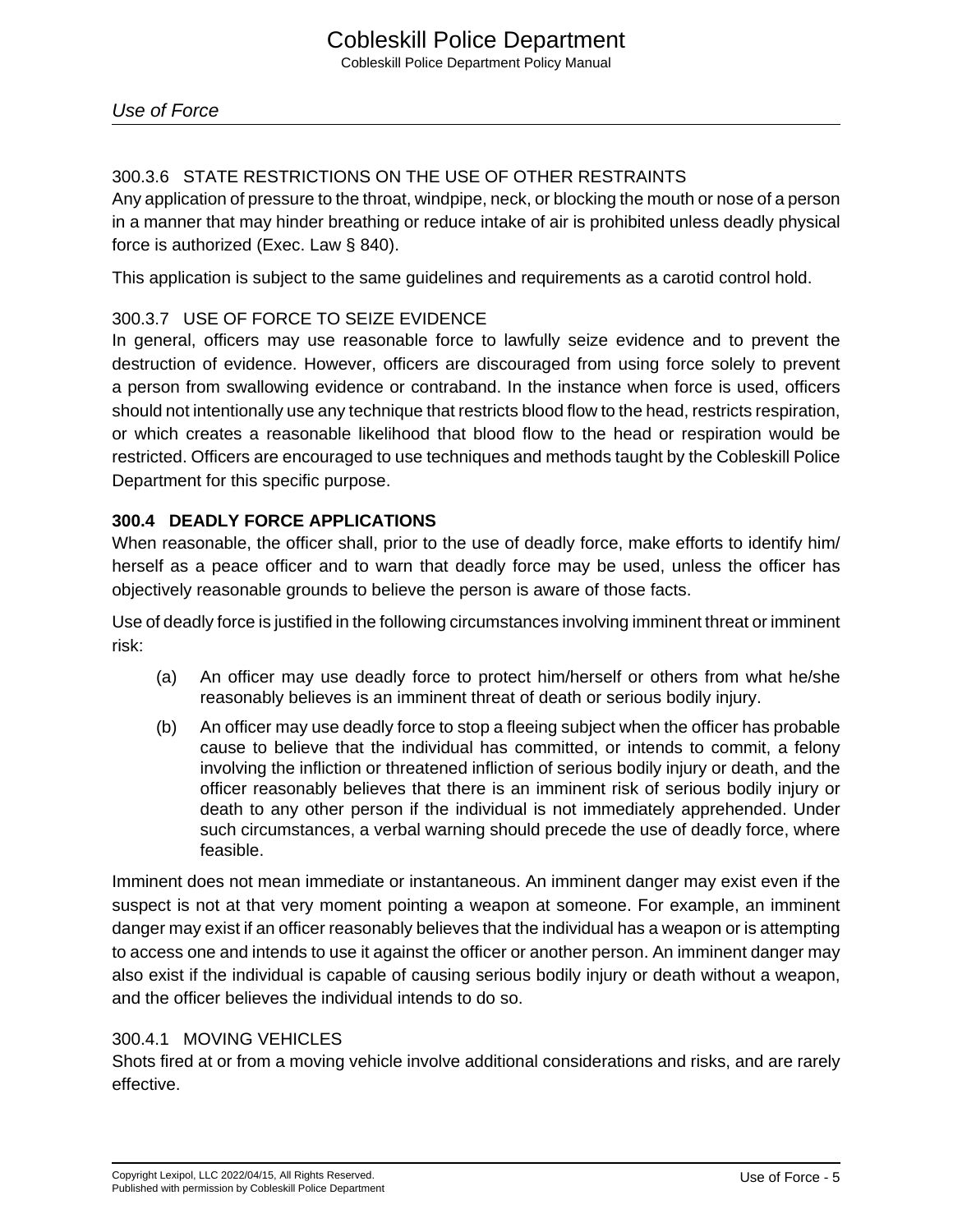When feasible, officers should take reasonable steps to move out of the path of an approaching vehicle instead of discharging their firearm at the vehicle or any of its occupants.

An officer should only discharge a firearm at a moving vehicle or its occupants when the officer reasonably believes there are no other reasonable means available to avert the imminent threat of the vehicle, or if deadly force other than the vehicle is directed at the officer or others.

Officers should not shoot at any part of a vehicle in an attempt to disable the vehicle.

## **300.5 REPORTING THE USE OF FORCE**

Any use of force by a member of this department shall be documented promptly, completely, and accurately in an appropriate report, depending on the nature of the incident. The officer should articulate the factors perceived and why he/she believed the use of force was reasonable under the circumstances.

To collect data for purposes of training, resource allocation, analysis, and related purposes, the Department may require the completion of additional report forms, as specified in department policy, procedure, or law (Executive Law § 840).

See the Report Preparation Policy for additional circumstances that may require documentation.

## 300.5.1 NOTIFICATIONS TO SUPERVISORS

Supervisory notification shall be made as soon as practicable following the application of force in any of the following circumstances:

- (a) The application caused a visible injury.
- (b) The application would lead a reasonable officer to conclude that the individual may have experienced more than momentary discomfort.
- (c) The individual subjected to the force complained of injury or continuing pain.
- (d) The individual indicates intent to pursue litigation.
- (e) Any application of the conducted energy device or control device.
- (f) Any application of a restraint device other than handcuffs, shackles, or belly chains.
- (g) The individual subjected to the force was rendered unconscious.
- (h) An individual was struck or kicked.
- (i) An individual alleges unreasonable force was used or that any of the above has occurred.

## **300.6 MEDICAL CONSIDERATIONS**

Once it is reasonably safe to do so, medical assistance shall be obtained for any person who exhibits signs of physical distress, has sustained visible injury, expresses a complaint of injury or continuing pain, or was rendered unconscious. Any individual exhibiting signs of physical distress after an encounter should be continuously monitored until he/she can be medically assessed. Individuals should not be placed on their stomachs for an extended period, as this could impair their ability to breathe.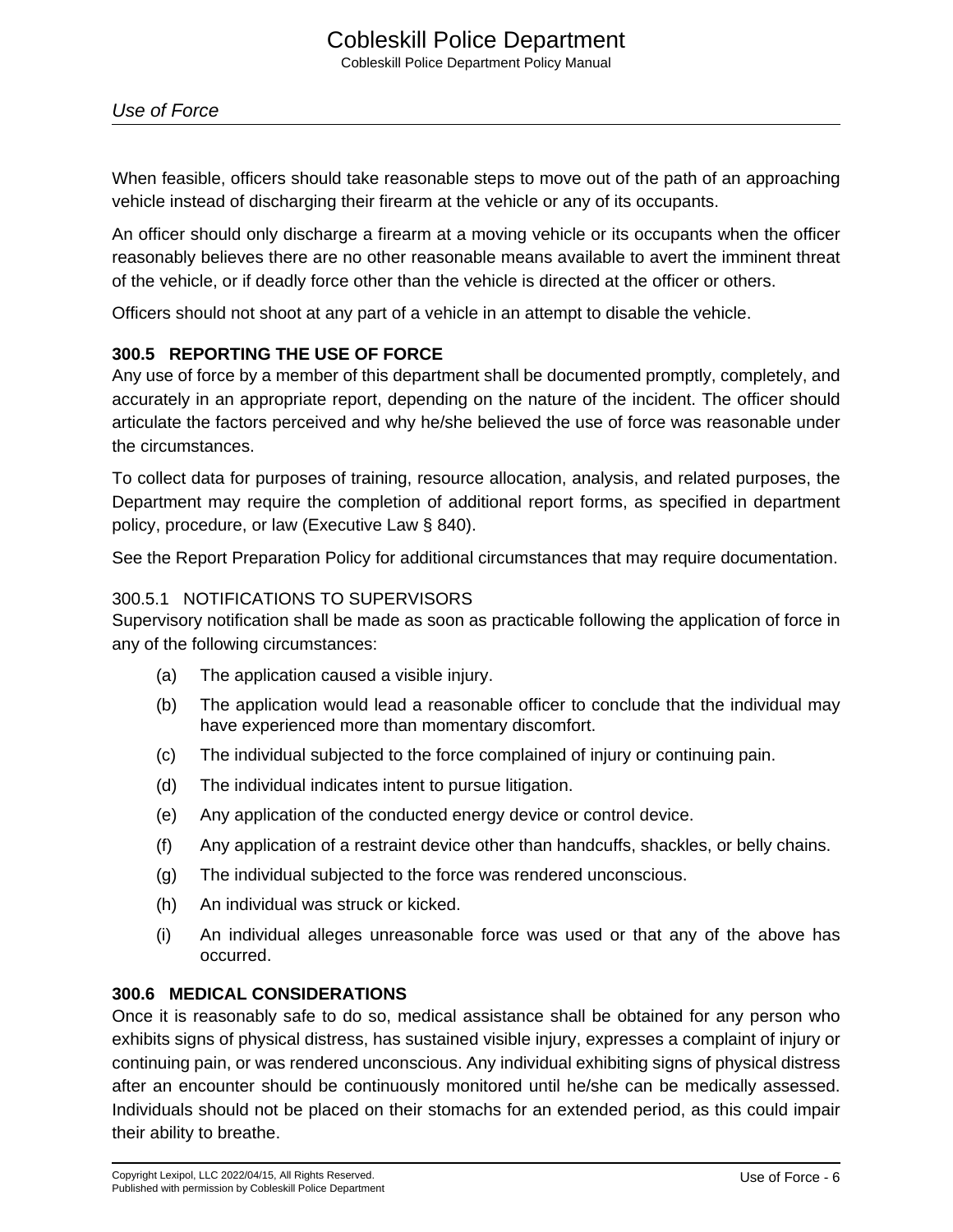Based upon the officer's initial assessment of the nature and extent of the individual's injuries, medical assistance may consist of examination by an emergency medical services provider or medical personnel at a hospital or jail. If any such individual refuses medical attention, such a refusal shall be fully documented in related reports and, whenever practicable, should be witnessed by another officer and/or medical personnel. If a recording is made of the contact or an interview with the individual, any refusal should be included in the recording, if possible.

The on-scene supervisor or, if the on-scene supervisor is not available, the primary handling officer shall ensure that any person providing medical care or receiving custody of a person following any use of force is informed that the person was subjected to force. This notification shall include a description of the force used and any other circumstances the officer reasonably believes would be potential safety or medical risks to the subject (e.g., prolonged struggle, extreme agitation, impaired respiration).

Individuals who exhibit extreme agitation, violent irrational behavior accompanied by profuse sweating, extraordinary strength beyond their physical characteristics, and imperviousness to pain (sometimes called "excited delirium"), or who require a protracted physical encounter with multiple officers to be brought under control, may be at an increased risk of sudden death. Calls involving these persons should be considered medical emergencies. Officers who reasonably suspect a medical emergency should request medical assistance as soon as practicable and have medical personnel stage away.

See the Medical Aid and Response Policy for additional guidelines.

## 300.6.1 ADDITIONAL STATE REQUIREMENTS

An officer should take steps to obtain medical attention for a person who reasonably appears to be mentally ill and is behaving in a manner that is likely to result in serious harm to the person or to others.

Officers should document requests for medical or mental health treatment as well as efforts to arrange for such treatment.

## **300.7 SUPERVISOR RESPONSIBILITIES**

A supervisor should respond to a reported application of force resulting in visible injury, if reasonably available. When a supervisor is able to respond to an incident in which there has been a reported application of force, the supervisor is expected to (Executive Law § 840):

- (a) Obtain the basic facts from the involved officers. Absent an allegation of misconduct or excessive force, this will be considered a routine contact in the normal course of duties.
- (b) Ensure that any injured parties are examined and treated.
- (c) When possible, separately obtain a recorded interview with the individual upon whom force was applied. If this interview is conducted without the individual having voluntarily waived his/her Miranda rights, the following shall apply: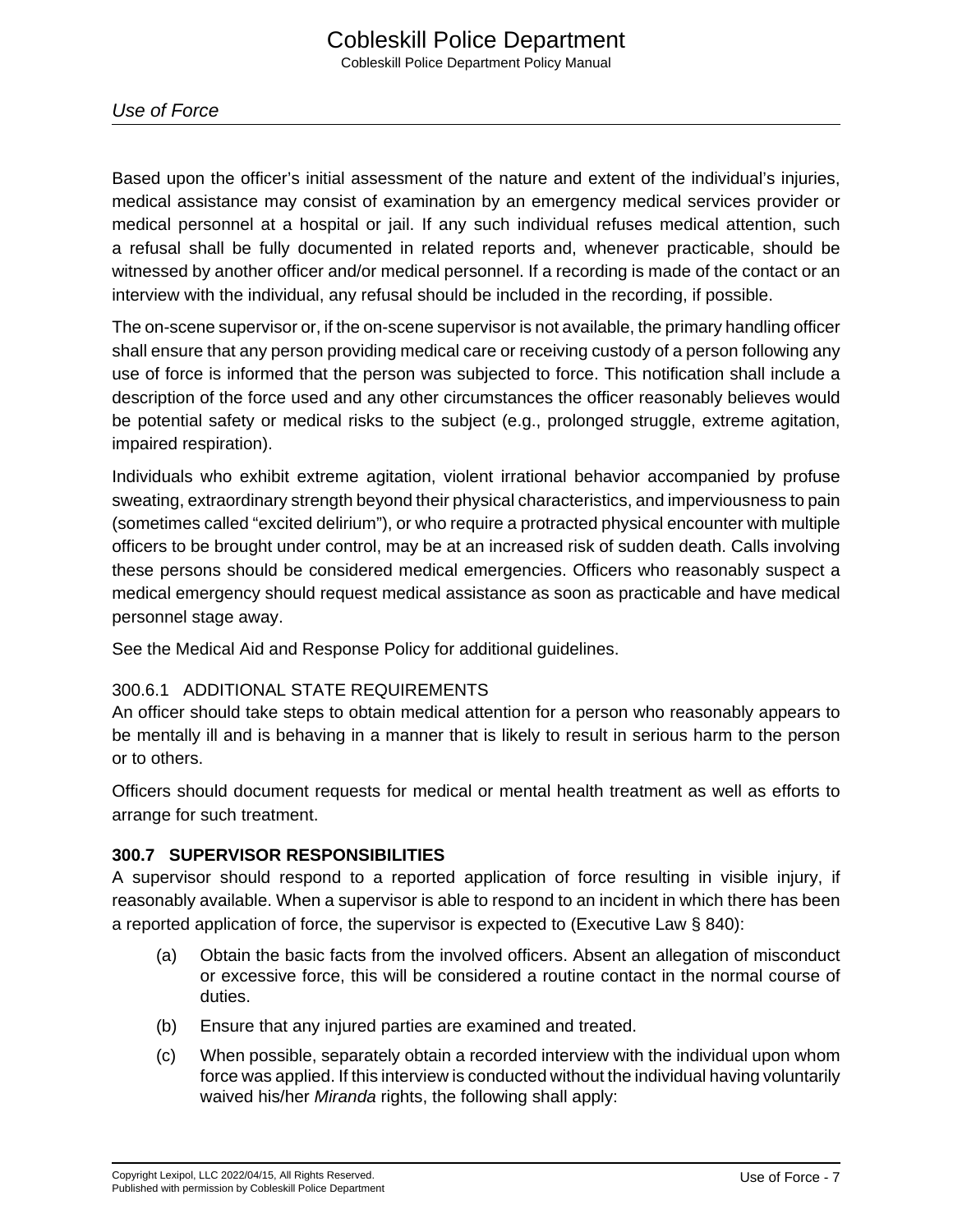- 1. The content of the interview should not be summarized or included in any related criminal charges.
- 2. The fact that a recorded interview was conducted should be documented in a property or other report.
- 3. The recording of the interview should be distinctly marked for retention until all potential for civil litigation has expired.
- (d) Once any initial medical assessment has been completed or first aid has been rendered, ensure that photographs have been taken of any areas involving visible injury or complaint of pain, as well as overall photographs of uninjured areas.
	- 1. These photographs should be retained until all potential for civil litigation has expired.
- (e) Identify any witnesses not already included in related reports, including any officers present at the incident.
- (f) Review and approve all related reports.
	- 1. Supervisors should require that officers who engaged in the use of force submit the appropriate report.
- (g) Determine if there is any indication that the individual may pursue civil litigation.
	- 1. If there is an indication of potential civil litigation, the supervisor should complete and route a notification of a potential claim through the appropriate channels.
- (h) Evaluate the circumstances surrounding the incident and initiate an administrative investigation if there is a question of policy noncompliance or if for any reason further investigation may be appropriate.
	- 1. Disciplinary actions will be consistent with any applicable disciplinary guidelines and collective bargaining agreements.

In the event that a supervisor is unable to respond to the scene of an incident involving the reported application of force, the supervisor is still expected to complete as many of the above items as circumstances permit.

## 300.7.1 SHIFT SUPERVISOR RESPONSIBILITIES

The Shift Supervisor shall review each use of force by any personnel within his/her command to ensure compliance with this policy and to address any training issues.

## 300.7.2 ADDITIONAL SHIFT SUPERVISOR RESPONSIBILITIES

The Shift Supervisor should ensure that the Chief of Police is provided with enough information to meet the use of force reporting requirements for the DCJS (Executive Law § 837-t; 9 NYCRR 6058.3). See the Administration Policy for additional guidelines.

## **300.8 REMOVAL FROM LINE DUTY ASSIGNMENT**

Generally, whenever a member's actions or use of force in an official capacity, or while using department equipment, results in death or very serious injury to another, that member will be